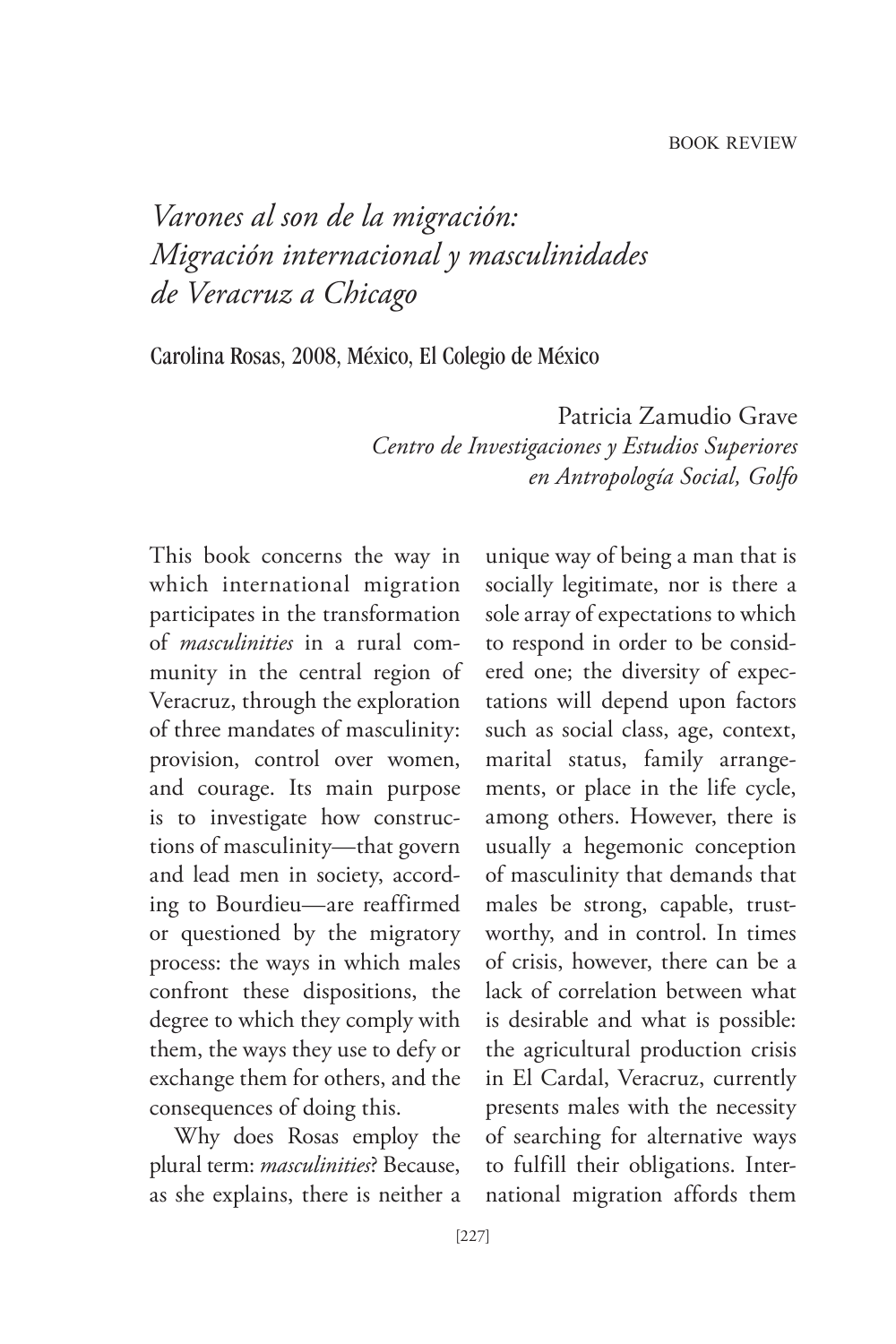with the possibility of both responding to the demands imposed upon them and, at the same time, of questioning the very elements that define their masculinity.

The book explains the methodological design that guided the research: this was a qualitative study that takes men as its unit of analysis, complemented by aggregate data that provides us with the context required to understand the process better. Chapter one presents the theoretical approach, clearly explaining the advantage of exploring masculinities by means of the three aforementioned mandates to break down the analysis and to be able to observe the details of the dynamics involved. Chapter Two provides the context within which the *Cardaleños* are acting: recurrent crises of coffee and sugar cane production accompanied by a relative absence of the state, and emerging international migration in Veracruz. Chapters three, four, and five analyze each mandate, giving a voice to the protagonists—men and women—and interweaving the argument in a vivid and respectful fashion.

The first mandate explored is that of provision. According to Pedro, one of the author's informants, being a provider means

that a man accepts his responsibility to supply everything that his wife and children need. However, during the last few years Pedro had to look for alternatives to fulfill his duty:

The situation forced me to go to the other side. Yes, because I like to work, I am a hardworking man. But I do my best here, and [I do not get much]. If you put forth your best effort and you cannot get more, you should look for a place where you do your best effort but get more (p. 107).

Working hard and providing for the family is a basic part of a man's self esteem. Rural labor is hard and poorly compensated. Thus, many make the decision to cross the border and to demand some dignity for themselves with better payment and, as they go, they achieve their economic goals. Admiration is another reward for this, because migrants in the U.S. know that others speak of them with respect, and this makes them feel good.

Another mandate that Rosas explores is control over women. Even if the male is the best provider, the judgment that others have of him also depends on his partner. He needs her to obey his instructions and to behave properly: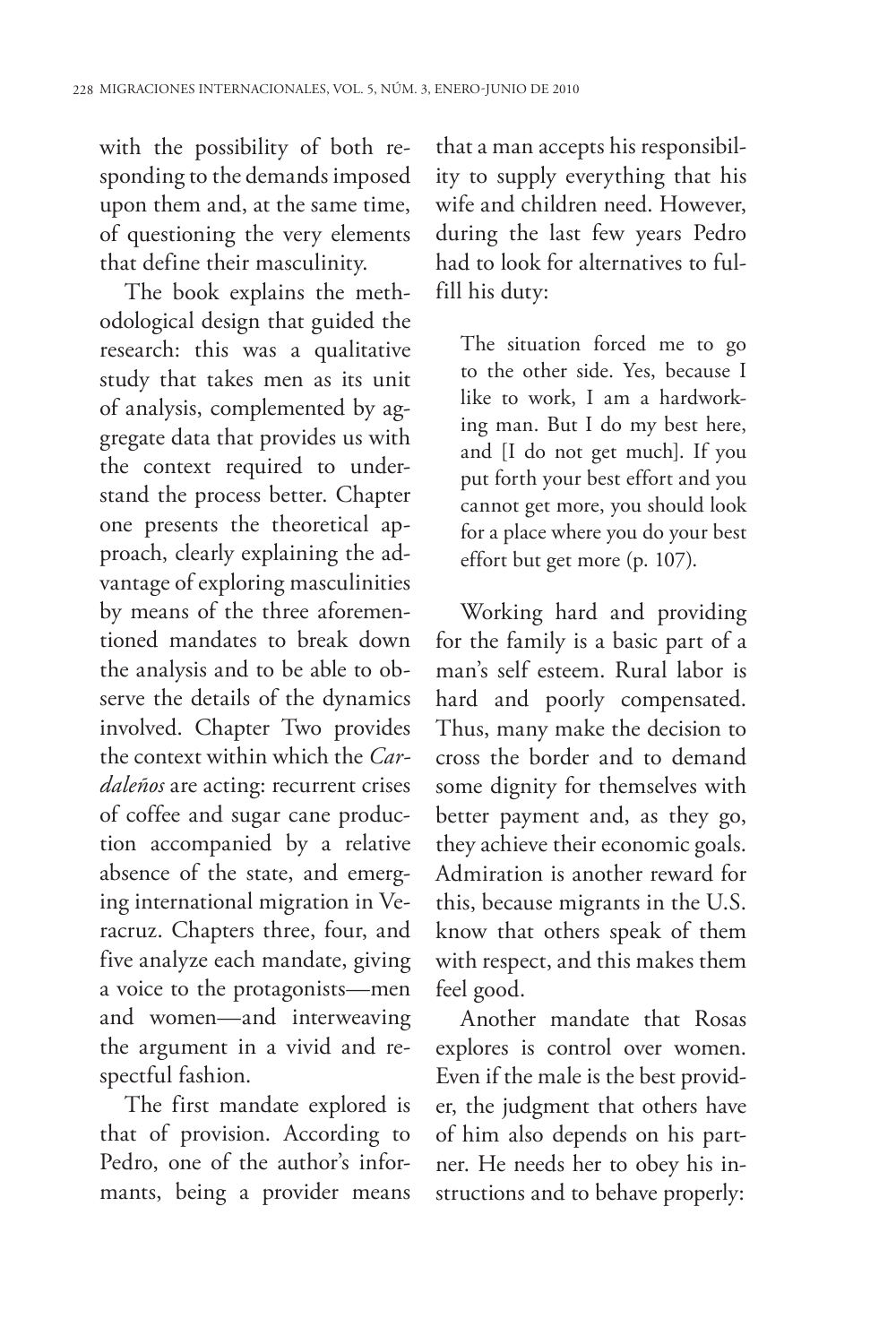Migration debilitates the mandate of control over women; that is, it weakens the capacity to impose masculine desires over feminine ones, as well as the strategies deployed to check on the women's behavior (p. 143).

International migration means distance and prolonged absence, and creates a space for women to *breathe* in another way, perhaps more freely, but also more ambiguously. They receive remittances and must administrate these; they can spend the money for their children's support. However, many decisions remain in the hands of the men; for example, decisions on house construction, buying a plot of land, or using money for savings. In any case, some women *se desmandan*, that is, they challenge the authority of their husbands and utilize part of the money in the ways they consider best.

A main concern of both is related to fidelity. Both men and women wish that their partners would remain faithful, but know that distance affords opportunities for the opposite. Accordingly, both display strategies of control over each other. Ideologies of gender provide social "understanding" for the males' unfaithfulness—"men have their [sexual]

needs"—but condemn women's breaking of their vows. To protect the union, relatives are willing to act as watchmen to avoid "temptations" for women. As for themselves, women also implement certain strategies of control over migrant men, fomenting competition among them to "keep them busy and avoid bad thoughts."

The third mandate of masculinity is courage. International migration can be a very propitious terrain for displaying this: crossing the desert is an exceptional situation that shows a male's valor. In addition, arriving at his destination, procuring employment, and experiencing the suffering due to the absence of his loved ones are occasions to show courage by persevering, by working hard, and by sending money to their families.

One feature of the courage of the *Cardaleños* pertains to coherence between discourse and actions, particularly with regard to migration. It is not considered proper for a man to "announce" his migration and to back out later. Thus, it is better to maintain the decision a secret and to implement it when the right time arrives. Interestingly, expressing pain or profound feelings of sadness or fear, even with tears, does not invalidate the condition of being cou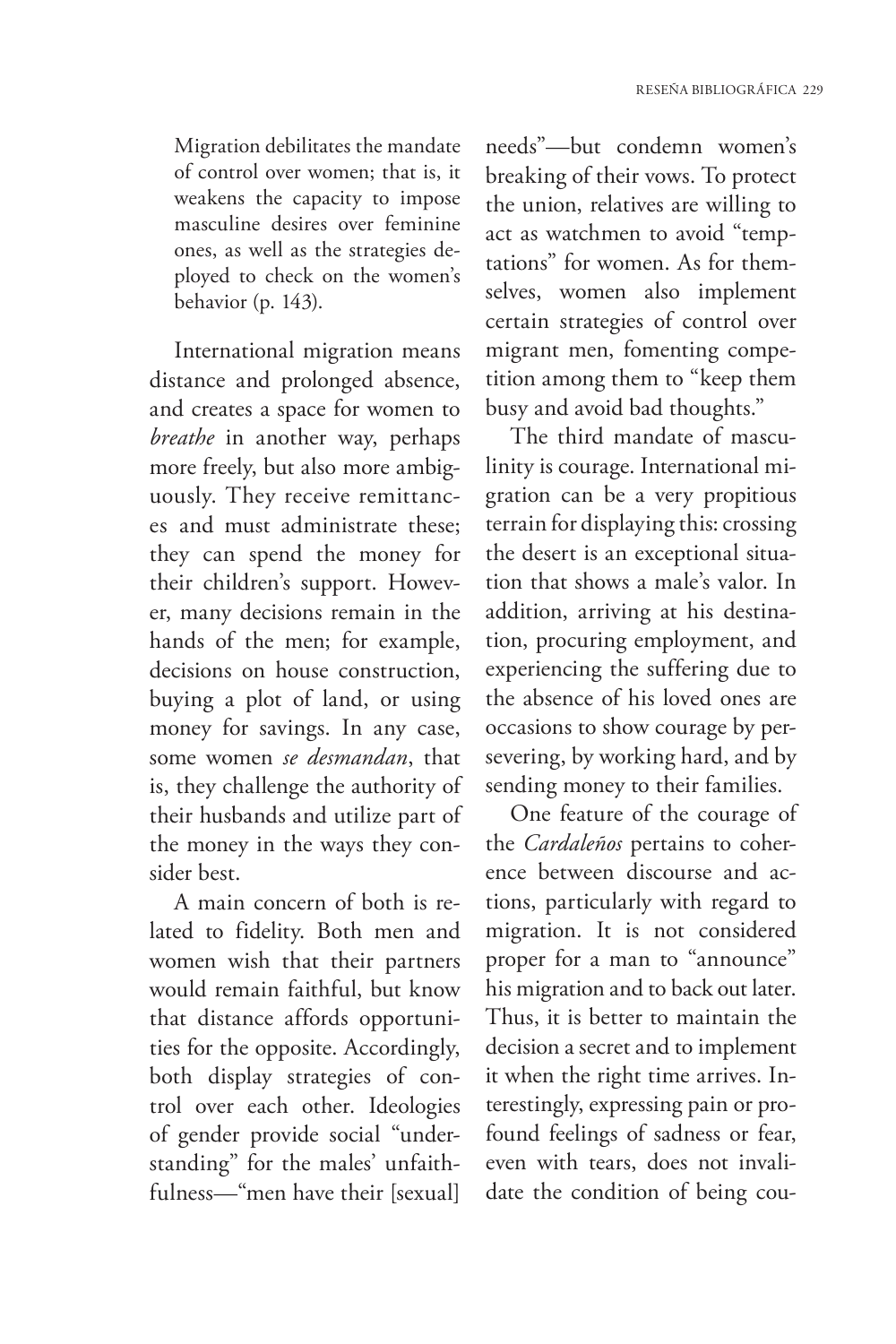rageous. Bidding good-bye to his wife and children, knowing that they will not see each other for a long time, is a very strong experience that renders crying legitimate, but not in front of others, only in solitude.

Rosas shows that behind the competition among males to carry out each of the mandates, there are elements of care and of love. Behind the strategies of control there is not only an interest in vouchsafing masculine authority and virility, but there are also loving interests of protection by those who are perceived as vulnerable as well as the conviction to safeguard the conjugal bond. Behind the mandate of provision, there is also love: its purpose is to build a better life for the family and, each time the man sends his family money, his concern for his love ones is reaffirmed and his commitment to ensure that they have a better future is re-established.

All of these experiences contribute to the reconfiguration of masculinities in El Cardal. Migrants and their wives, their relatives, and other members of their communities are using the migration experience as a way of both reaffirming its mandates and, at the same time, exploring different ways to comply with or, even,

challenge, these. Transgressions also form part of the reconfiguration of masculinities:

divergences and areas of conflict highlight the possibilities for social action to make the conditioning elements of gender more flexible. Migration makes possible a process of the relative transformation of some masculine ideas and practices, which […] have shown notable effects in the lives of the actors (p. 258).

There is a type of transgression exhibited in the analysis, one that contrasts the migrants with *los arrepentidos* (those who retreat from migrating). While migrants are proud of their success in confronting the dangers of crossing the border without documents, the remaining males justify their repentance by appealing to other mandates, mainly that of the responsibility of provision; in the words of Norberto, "fear has always saved lives" (p. 243).

The author wishes to ensure that we do not get the idea that *Cardaleños* are prisoners of masculinity and completely conditioned by their gender. Periods of crisis, of change, evidence the framework in which social action is woven; these also provide opportunities for actors to reorient the